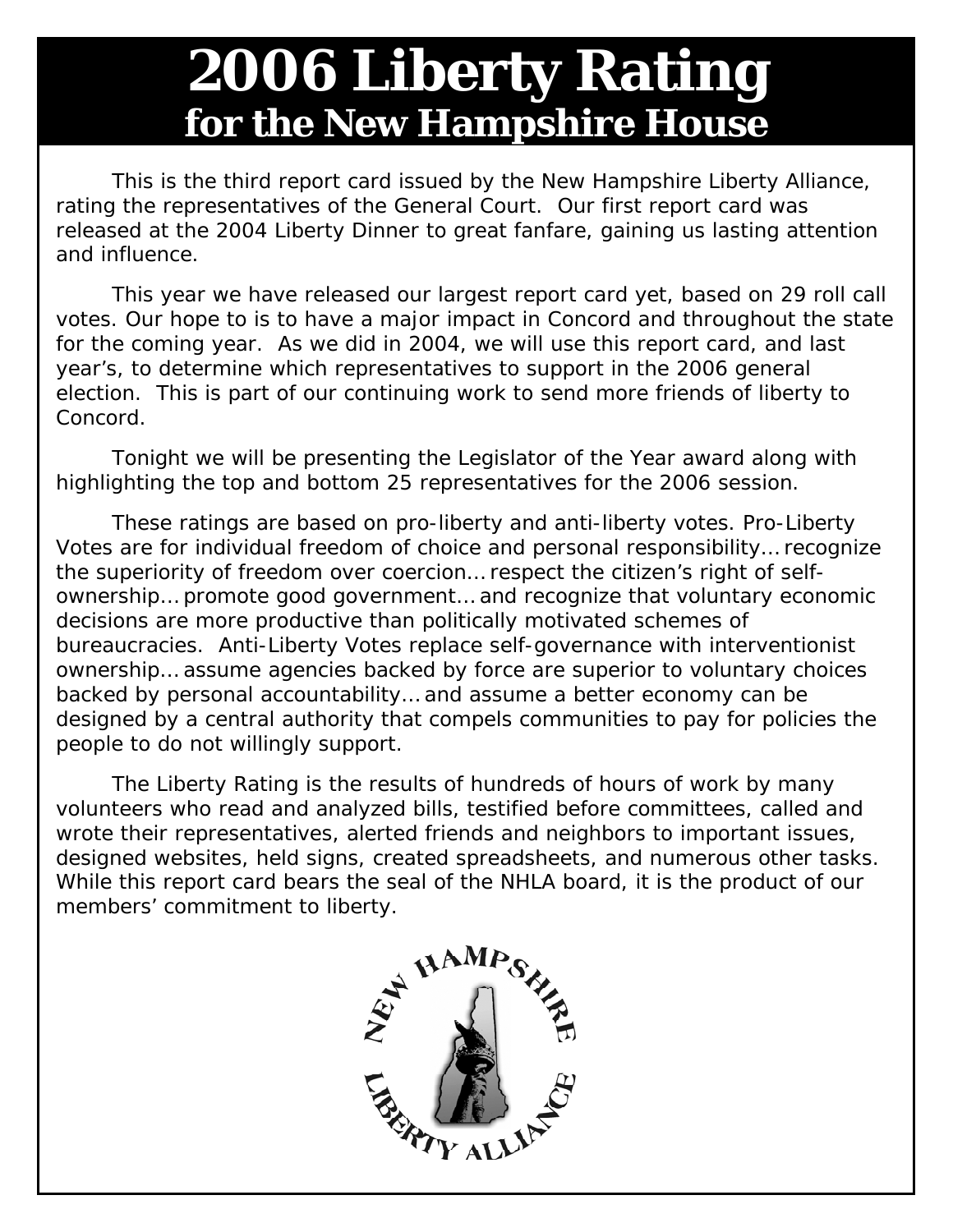## **2006 New Hampshire House Liberty Ratings**

| <b>TOP 25</b>    |                |              |                       |                   |       |  |  |  |
|------------------|----------------|--------------|-----------------------|-------------------|-------|--|--|--|
| <u>District</u>  |                | <b>Party</b> | <u>Name</u>           | <b>Percentage</b> | Grade |  |  |  |
| Hillsborough     | 6              | Republican   | <b>Wheeler, James</b> | 97.0%             | $A+$  |  |  |  |
| <b>Merrimack</b> | 9              | Republican   | Marple, Richard       | 95.0%             | A+    |  |  |  |
| Rockingham       |                | Republican   | Cady, Harriet         | 93.0%             | A     |  |  |  |
| Rockingham       | 9              | Republican   | Itse, Daniel          | 92.0%             | A     |  |  |  |
| Rockingham       | 13             | Republican   | Quandt, Marshall Lee  | 91.0%             | A     |  |  |  |
| Rockingham       | 13             | Republican   | Quandt, Matthew       | 91.0%             | A     |  |  |  |
| Cheshire         | $\overline{2}$ | Republican   | Sawyer, Sheldon       | 89.0%             | Α     |  |  |  |
| Hillsborough     | 19             | Republican   | Elliott, Nancy        | 88.0%             | A     |  |  |  |
| Hillsborough     | 4              | Republican   | Mead, Robert          | 87.0%             | A     |  |  |  |
| Grafton          | 10             | Republican   | Mirski, Paul          | 87.0%             | A     |  |  |  |
| Rockingham       | 4              | Republican   | Bettencourt, David    | 86.0%             | A     |  |  |  |
| Hillsborough     | 21             | Republican   | Balboni, Michael      | 86.0%             | A     |  |  |  |
| Grafton          | $\sqrt{3}$     | Republican   | Gionet, Edmond        | 86.0%             | A     |  |  |  |
| Hillsborough     | 27             | Republican   | Hellwig, Steve        | 85.0%             | A     |  |  |  |
| Hillsborough     | 11             | Republican   | Souza, Kathleen       | 85.0%             | A     |  |  |  |
| Hillsborough     | 27             | Republican   | Christiansen, Lars    | 85.0%             | A     |  |  |  |
| Hillsborough     | 18             | Republican   | Clark, Mark           | 85.0%             | A     |  |  |  |
| Hillsborough     | 27             | Republican   | Renzullo, Andrew      | 85.0%             | A     |  |  |  |
| Grafton          | 5              | Republican   | Ingbretson, Paul      | 83.0%             | $B+$  |  |  |  |
| Hillsborough     | 27             | Republican   | Ulery, Jordan         | 83.0%             | $B+$  |  |  |  |
| Rockingham       | 9              | Republican   | Nowe, Ronald          | 83.0%             | B+    |  |  |  |
| Belknap          |                | Republican   | Wendelboe, Fran       | 83.0%             | B+    |  |  |  |
| Hillsborough     | $\overline{2}$ | Republican   | Adams, Jarvis         | 82.0%             | B+    |  |  |  |
| Hillsborough     | 27             | Republican   | Lawrence, James       | 81.0%             | B+    |  |  |  |
| Rockingham       |                | Republican   | Bicknell, Elbert      | 81.0%             | $B+$  |  |  |  |

| <b>BOTTOM 25</b> |                |              |                         |            |           |  |  |  |
|------------------|----------------|--------------|-------------------------|------------|-----------|--|--|--|
| <b>District</b>  |                | <b>Party</b> | <b>Name</b>             | Percentage | Grade     |  |  |  |
| Merrimack        | 11             | Democrat     | Williams, Robert        | 23.0%      | F         |  |  |  |
| Merrimack        | 12             | Democrat     | Brueggemann, Donald     | 23.0%      | F         |  |  |  |
| Grafton          | 11             | Democrat     | Harding, A Laurie       | 22.0%      | F         |  |  |  |
| Grafton          | 7              | Democrat     | Cooney, Mary            | 21.0%      | F         |  |  |  |
| Coos             | 3              | Republican   | Lary, Bruce             | 21.0%      | F         |  |  |  |
| Rockingham       | 12             | Democrat     | Abbott, Dennis          | 20.8%      | F         |  |  |  |
| Hillsborough     |                | Democrat     | Shattuck, Gilman        | 20.0%      | F         |  |  |  |
| Grafton          | 10             | Democrat     | Mulholland, Catherine   | 17.0%      | F         |  |  |  |
| Merrimack        | 6              | Democrat     | Clarke, Claire          | 17.0%      | F         |  |  |  |
| Hillsborough     | 25             | Democrat     | Michon, Stephen         | 16.8%      | F         |  |  |  |
| Grafton          | 9              | Democrat     | Bleyler, Ruth           | 16.5%      | F         |  |  |  |
| Cheshire         | 4              | Democrat     | Butynski, William       | 16.0%      | F         |  |  |  |
| Cheshire         |                | Democrat     | Chase, William          | 16.0%      | F         |  |  |  |
| Hillsborough     | 23             | Democrat     | Cote, David             | 15.8%      | F         |  |  |  |
| Hillsborough     | 20             | Democrat     | Ginsburg, Ruth          | 15.8%      | F         |  |  |  |
| Hillsborough     | 8              | Democrat     | Pappas, Christopher     | 15.5%      | F         |  |  |  |
| Strafford        |                | Democrat     | Grassie, Anne           | 15.5%      | F         |  |  |  |
| Strafford        | 7              | Democrat     | Miller, Joseph          | 15.0%      | F         |  |  |  |
| Hillsborough     | 12             | Democrat     | Sullivan, Francis       | 15.0%      | F         |  |  |  |
| Merrimack        | 10             | Democrat     | Potter, Frances         | 15.0%      | F         |  |  |  |
| Strafford        | 7              | Democrat     | Rous, Emma              | 15.0%      | F         |  |  |  |
| Rockingham       | 16             | Democrat     | Norelli, Terie          | 14.8%      | <b>CT</b> |  |  |  |
| Cheshire         | $\overline{7}$ | Democrat     | Mitchell, Bonnie        | 12.0%      | <b>CT</b> |  |  |  |
| Cheshire         | 3              | Democrat     | <b>Butcher, Suzanne</b> | 10.0%      | <b>CT</b> |  |  |  |
| Hillsborough     | 16             | Democrat     | <b>Pilotte, Maurice</b> | 10.0%      | <b>CT</b> |  |  |  |

CT = **Constitutional Threat**: A representative unfaithful to their oath to uphold the New Hampshire Constitution and the rule of law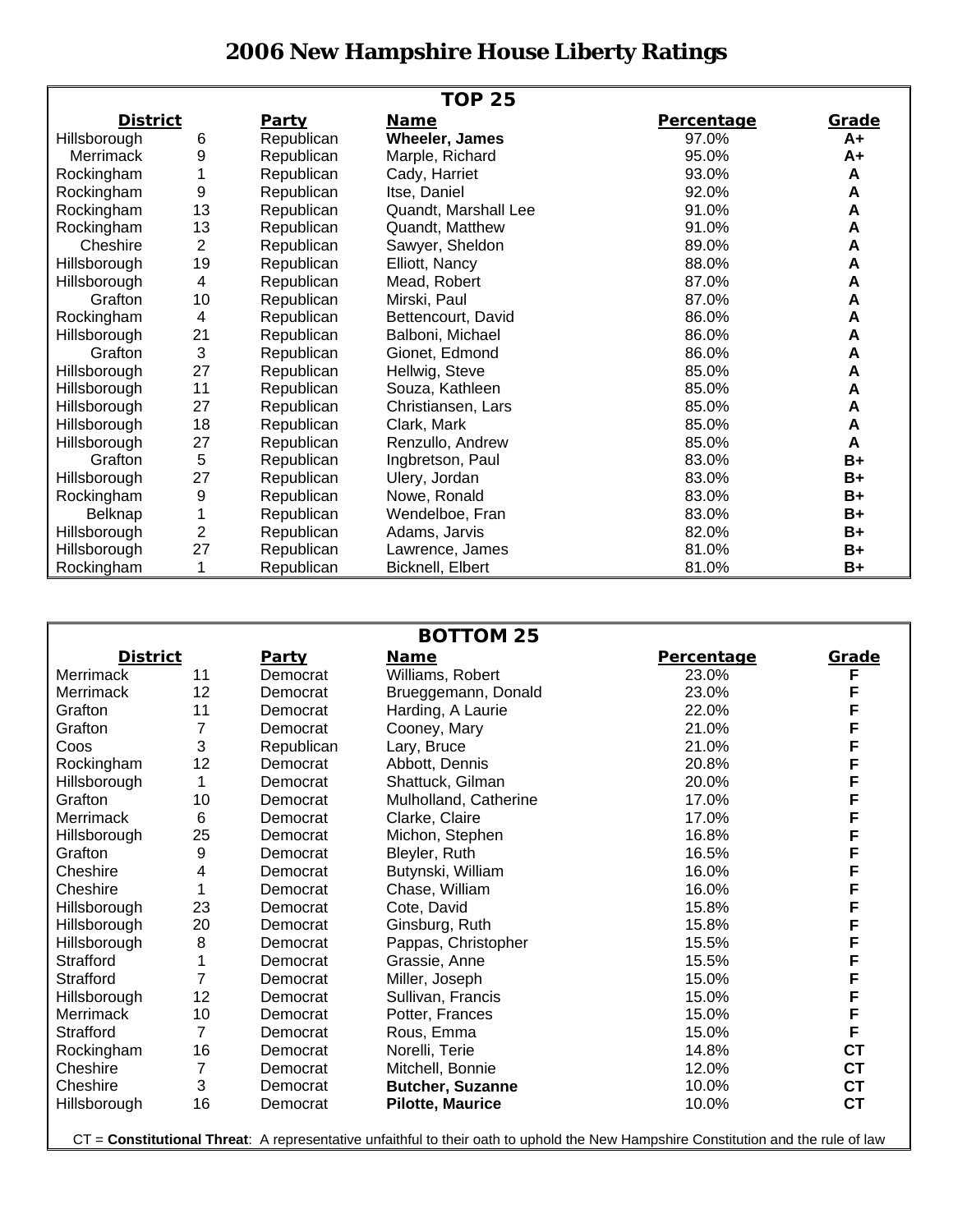## **2006 New Hampshire House Liberty Ratings Alphabetal Listing of All Representatives**

| <b>Name</b>          | Party | <b>District</b> |                | Grade       | <b>Name</b>            | Party | <b>District</b> |                         | Grade       |
|----------------------|-------|-----------------|----------------|-------------|------------------------|-------|-----------------|-------------------------|-------------|
| Abbott, Dennis       | (D)   | Rockingham      | 12             | F           | Buzzell, Bernard       | (D)   | Coos            | 4                       | $C+$        |
| Aboshar, Jeffrey     | (R)   | Hillsborough    | 13             | <b>INC</b>  | Cady, Harriet          | (R)   | Rockingham      | 1                       | A           |
| Adams, Jarvis        | (R)   | Hillsborough    | 2              | B+          | Calawa, Leon           | (R)   | Hillsborough    | 27                      | B           |
| Aguiar, James        | (D)   | Grafton         | 6              | <b>INC</b>  | Cali-Pitts, Jacqueline | (D)   | Rockingham      | 16                      | $\mathbf C$ |
| Ahlgren, Christopher | (R)   | Carroll         | 4              | D+          | Callaghan, Frank       | (D)   | Strafford       | 1                       | D           |
| Albert, Russell      | (R)   | Strafford       | 1              | D+          | Camm, Kevin            | (R)   | Rockingham      | 8                       | B           |
| Allan, Nelson        | (R)   | Hillsborough    | 26             | D+          | Campbell, David        | (D)   | Hillsborough    | 24                      | $\mathbf c$ |
| Allen, Janet         | (R)   | Belknap         | 5              | B           | Campbell, W Packy      | (R)   | Strafford       | 3                       | B           |
| Allen, Mary          | (R)   | Rockingham      | 11             | B           | Carew, James           | (R)   | Hillsborough    | 1                       | B           |
| Allen, Peter         | (D)   | Cheshire        | 6              | D           | Carlson, Donald        | (R)   | Hillsborough    | 3                       | <b>INC</b>  |
| Almy, Susan          | (D)   | Grafton         | 11             | C           | Carson, Sharon         | (R)   | Rockingham      | 3                       | $C+$        |
| Andersen, Gene       | (D)   | Grafton         | 11             | $C+$        | Carter, Mark           | (R)   | Hillsborough    | 3                       | D+          |
| Anderson, Eric       | (R)   | Merrimack       | 13             | B           | Casey, Kimberley       | (D)   | Rockingham      | 11                      | D           |
| Asselin, Michael     | (R)   | Rockingham      | $\overline{7}$ | D+          | Cataldo, Sam           | (R)   | Strafford       | 3                       | B           |
| Babson, David        | (R)   | Carroll         | 3              | B           | Chabot, Robert         | (R)   | Hillsborough    | 17                      | <b>INC</b>  |
| Balboni, Michael     | (R)   | Hillsborough    | 21             | A           | Chandler, Gene         | (R)   | Carroll         | 1                       | B           |
| Baroody, Benjamin    | (D)   | Hillsborough    | 13             | D           | Chaplin, Duncan        | (R)   | Strafford       | 3                       | $C+$        |
| Barry, J Gail        | (R)   | Hillsborough    | 16             | <b>INC</b>  | Charron, Gene          | (R)   | Rockingham      | $\overline{7}$          | $C+$        |
| Batula, Peter        | (R)   | Hillsborough    | 19             | B           | Chase, Claudia         | (D)   | Hillsborough    | $\overline{2}$          | $\mathbf C$ |
| Beaulieu, Jane       | (D)   | Hillsborough    | 17             | D+          | Chase, William         | (D)   | Cheshire        | 1                       | F           |
| Belanger, Ronald     | (R)   | Rockingham      | 4              | C           | Christensen, D L Chris | (R)   | Hillsborough    | 19                      | $\mathbf C$ |
| Benn, Bernard        | (D)   | Grafton         | 9              | D           | Christiansen, Lars     | (R)   | Hillsborough    | 27                      | A           |
| Bergeron, Jean-Guy   | (R)   | Hillsborough    | 27             | $C+$        | Cilley, Jacalyn        | (D)   | Strafford       | 3                       | D+          |
| Bergin, Peter        | (R)   | Hillsborough    | 6              | C           | Clark, Charles         | (R)   | Belknap         | 5                       | $\mathbf C$ |
| Berube, Roger        | (D)   | Strafford       | 2              | D           | Clark, Mark            | (R)   | Hillsborough    | 18                      | A           |
| Bettencourt, David   | (R)   | Rockingham      | 4              | A           | Clarke, Claire         | (D)   | Merrimack       | 6                       | F           |
| Bickford, David      | (R)   | Strafford       | 3              | $\mathbf c$ | Clemons, Jane          | (D)   | Hillsborough    | 24                      | <b>INC</b>  |
| Bicknell, Elbert     | (R)   | Rockingham      | 1              | $B+$        | Cloutier, John         | (D)   | Sullivan        | 4                       | D+          |
| Bishop, Franklin     | (R)   | Rockingham      | 2              | $C+$        | Coates, Christopher    | (D)   | Cheshire        | 3                       | F           |
| Biundo, Michael      | (R)   | Hillsborough    | 15             | $C+$        | Coburn, James          | (R)   | Rockingham      | $\overline{\mathbf{4}}$ | B           |
| Blanchard, Elizabeth | (R)   | Merrimack       | 10             | D+          | Converse, Larry        | (D)   | Sullivan        | 4                       | $\mathbf c$ |
| Blanchard, MaryAnn   | (D)   | Rockingham      | 16             | <b>INC</b>  | Cooney, Mary           | (D)   | Grafton         | $\overline{7}$          | F           |
| Bleyler, Ruth        | (D)   | Grafton         | 9              | F           | Cooney, Richard        | (R)   | Rockingham      | 4                       | D           |
| Boehm, Ralph         | (R)   | Hillsborough    | 27             | D+          | Cote, David            | (D)   | Hillsborough    | 23                      | F           |
| Bouchard, Candace    | (D)   | Merrimack       | 11             | C           | Cote, Peter            | (D)   | Hillsborough    | 25                      | <b>INC</b>  |
| Boyce, Laurie        | (R)   | Belknap         | 5              | B           | Coughlin, Pamela       | (R)   | Hillsborough    | 4                       | B           |
| Brassard, Paul       | (D)   | Hillsborough    | 17             | C           | Craig, James           | (D)   | Hillsborough    | 9                       | D+          |
| Bridle, Russell      | (R)   | Rockingham      | 15             | $C+$        | Crane, Elenore Casey   | (R)   | Hillsborough    | 21                      | B           |
| Brown, C. Pennington | (D)   | Rockingham      | 9              | <b>INC</b>  | Creteau, Irene         | (D)   | Strafford       | 1                       | D+          |
| Brown, Carolyn       | (R)   | Carroll         | 1              | D+          | Currier, David         | (R)   | Merrimack       | 5                       | $C+$        |
| Brown, Jennifer      | (D)   | Strafford       | 5              | $\mathbf c$ | Dalrymple, Janeen      | (R)   | Rockingham      | $\overline{\mathbf{4}}$ | <b>INC</b>  |
| Brown, Julie         | (R)   | Strafford       | 1              | $\mathbf c$ | Danforth, James        | (R)   | Merrimack       | 6                       | C           |
| Brown, Lawrence      | (D)   | Strafford       | 3              | $\mathbf c$ | Daniuk, Caitlin        | (D)   | Hillsborough    | 11                      | D           |
| Brueggemann, Donald  | (D)   | Merrimack       | 12             | F           | DeJoie, John           | (D)   | Merrimack       | 11                      | $\mathbf c$ |
| Brundige, Robert     | (R)   | Hillsborough    | 19             | B           | Desmarais, Vivian      | (R)   | Hillsborough    | 14                      | $C+$        |
| Buco, Thomas         | (D)   | Carroll         | 1              | $C+$        | DeStefano, Stephen     | (D)   | Merrimack       | 13                      | $C+$        |
| Buhlman, David       | (R)   | Hillsborough    | 27             | B           | DeVries, Betsi         | (D)   | Hillsborough    | 15                      | D           |
| Butcher, Suzanne     | (D)   | Cheshire        | 3              | <b>CT</b>   | Dexter, Judson         | (R)   | Cheshire        | 6                       | D           |
| Butynski, William    | (D)   | Cheshire        | 4              | F           | Dickinson, Howard      | (R)   | Carroll         | 1                       | B           |
| Buxton, Donald       | (R)   | Rockingham      | 10             | D+          | DiFruscia, Anthony     | (R)   | Rockingham      | 4                       | B           |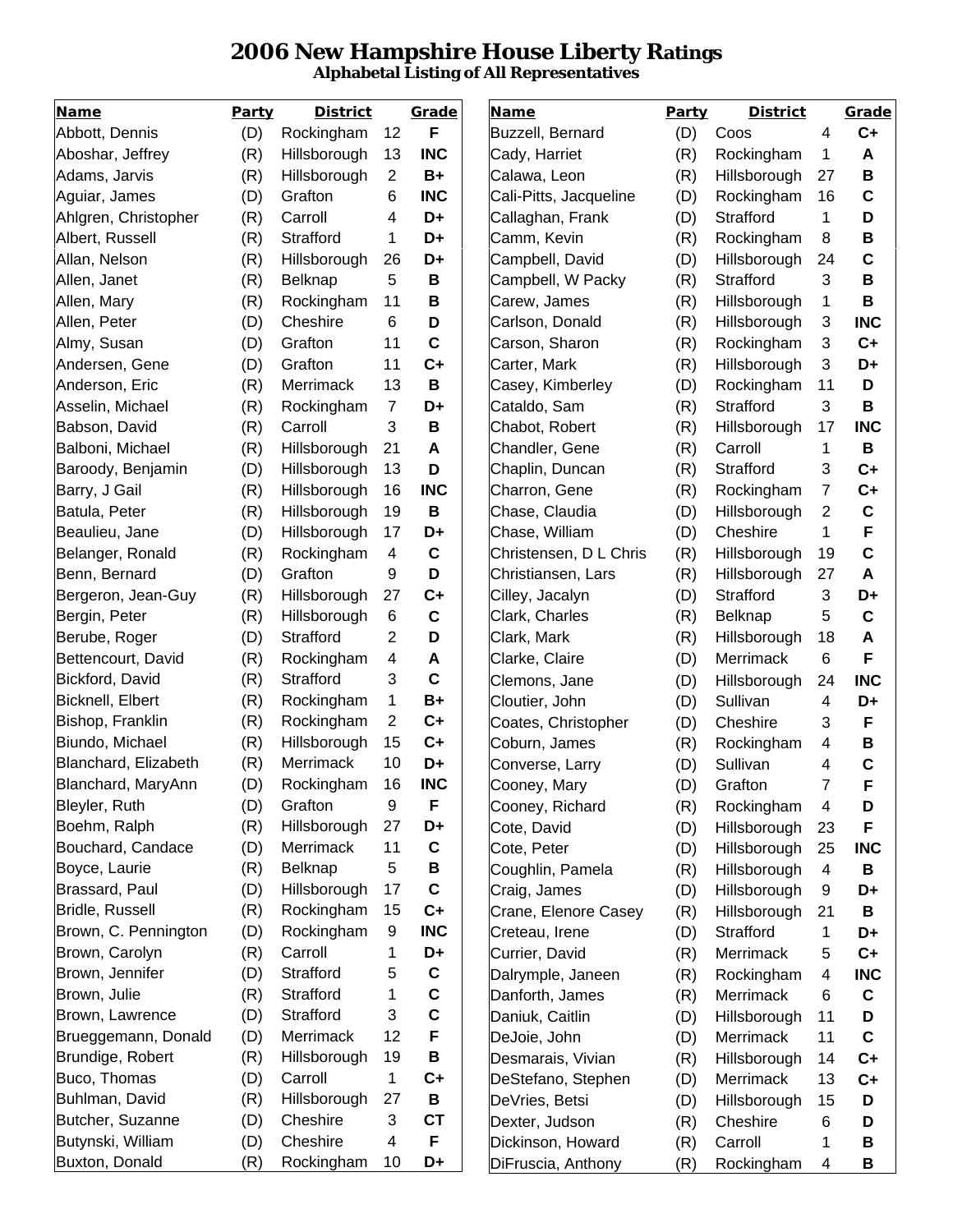| <b>Name</b>                      | <b>Party</b> | <b>District</b> |    | Grade       | <b>Name</b>                               | Party      | <b>District</b> |                | Grade       |
|----------------------------------|--------------|-----------------|----|-------------|-------------------------------------------|------------|-----------------|----------------|-------------|
| Dokmo, Cynthia                   | (R)          | Hillsborough    | 6  | $C+$        | Gould, Kenneth                            | (R)        | Rockingham      | 5              | D           |
| Domingo, Baldwin                 | (D)          | Strafford       | 5  | D+          | Goyette, Peter                            | (R)        | Hillsborough    | 27             | B+          |
| Donahue, Richard Ken             | (R)          | Rockingham      | 7  | <b>INC</b>  | Graham, John                              | (R)        | Hillsborough    | 18             | C           |
| Donovan, Thomas                  | (D)          | Sullivan        | 4  | $C+$        | Grassie, Anne                             | (D)        | Strafford       | 1              | F           |
| Dorsett, Andrew                  | (R)          | Grafton         | 8  | <b>INC</b>  | Greco, Vincent                            | (D)        | Merrimack       | 7              | D           |
| Dowd, John                       | (R)          | Rockingham      | 5  | D+          | Griffin, Mary                             | (R)        | Rockingham      | 4              | C           |
| Dowling, Patricia                | (R)          | Rockingham      | 5  | $\mathbf c$ | Hagan, Barbara                            | (R)        | Hillsborough    | 17             | $\mathbf c$ |
| Doyle, Christopher               | (R)          | Rockingham      | 4  | <b>INC</b>  | Hager, Elizabeth                          | (R)        | Merrimack       | 12             | D+          |
| Drisko, Richard                  | (R)          | Hillsborough    | 5  | $\mathbf c$ | Haley, Robert                             | (D)        | Hillsborough    | 14             | <b>INC</b>  |
| Dumaine, Dudley                  | (R)          | Rockingham      | 3  | B           | Hall, Betty                               | (D)        | Hillsborough    | 5              | C           |
| Dunlap, Patricia                 | (R)          | Strafford       | 1  | $\mathbf c$ | Ham, Bonnie                               | (R)        | Grafton         | 4              | D+          |
| Dunn, J Timothy                  | (D)          | Cheshire        | 3  | $\mathbf C$ | Hamm, Christine                           | (D)        | Merrimack       | 4              | D           |
| Dyer, Donald                     | (R)          | Hillsborough    | 26 | $\mathbf C$ | Hammond, Lee                              | (D)        | Grafton         | 11             | D+          |
| Easson, Timothy                  | (R)          | Strafford       | 3  | B           | Hansen, Ryan                              | (R)        | Hillsborough    | 6              | B           |
| Eaton, Daniel                    | (D)          | Cheshire        | 2  | $\mathbf C$ | Harding, A Laurie                         | (D)        | Grafton         | 11             | F           |
| Eaton, Stephanie                 | (R)          | Grafton         | 1  | $\mathbf c$ | Harvey, Suzanne                           | (D)        | Hillsborough    | 21             | D+          |
| Egbers, Fran                     | (D)          | Hillsborough    | 10 | D+          | Hawkins, Ken                              | (R)        | Hillsborough    | 18             | B           |
| Elliott, Nancy                   | (R)          | Hillsborough    | 19 | A           | Headd, James                              | (R)        | Rockingham      | 3              | D+          |
| Emerson, Susan                   | (R)          | Cheshire        | 7  | B           | Heald, Bruce                              | (R)        | Belknap         | 3              | <b>INC</b>  |
| Emerton, Larry                   | (R)          | Hillsborough    | 7  | $\mathbf c$ | Hebert, Raymond                           | (R)        | Hillsborough    | 17             | <b>INC</b>  |
| Espiefs, Peter                   | (D)          | Cheshire        | 3  | D+          | Hellwig, Steve                            | (R)        | Hillsborough    | 27             | A           |
| Essex, David                     | (D)          | Hillsborough    | 1  | $\mathbf c$ | Heon, Richard                             | (D)        | Strafford       | 2              | <b>INC</b>  |
| Ferland, Brenda                  | (D)          | Sullivan        | 5  | D+          | Hess, David                               | (R)        | Merrimack       | 9              | $\mathbf c$ |
| Fesh, Bob                        | (R)          | Rockingham      | 5  | B           | Hilliard, Dana                            | (D)        | Strafford       | $\overline{c}$ | <b>INC</b>  |
| Field, William                   | (R)          | Merrimack       | 7  | B           | Hinkle, Peyton                            | (R)        | Hillsborough    | 19             | B           |
| Fitzgerald, James                | (R)          | Belknap         | 4  | D+          | Hirschmann, Keith                         | (R)        | Hillsborough    | 17             | C           |
| Flanders, Donald                 | (R)          | Belknap         | 4  | D+          | Hofemann, Roland                          | (D)        | Strafford       | 6              | D           |
| Flanders, John                   | (R)          | Rockingham      | 8  | $\mathbf c$ | Hogancamp, Deborah                        | (R)        | Cheshire        | 4              | D+          |
| Flockhart, Eileen                | (D)          | Rockingham      | 13 | D           | Holden, Randolph                          | (R)        | Hillsborough    | $\overline{7}$ | B           |
| Foose, Robert                    | (D)          | Merrimack       | 1  | D           | Hollinger, Jeffrey                        | (R)        | Strafford       | 5              | <b>INC</b>  |
| Foote, Sheila                    | (R)          | Cheshire        | 6  | D+          | Hopfgarten, Paul                          |            | Rockingham      | 5              | B           |
|                                  |              | Rockingham      | 2  | D+          |                                           | (R)        | Sullivan        | 1              | D           |
| Forsing, Robert<br>Foster, Linda | (R)<br>(D)   | Hillsborough    | 4  | $\mathbf c$ | Houde-Quimby, Charlotte<br>Hughes, Daniel | (D)<br>(R) | Rockingham      | 18             | B           |
| Francoeur, Bea                   | (R)          | Hillsborough    | 26 |             | Hunt, John                                | (R)        | Cheshire        | 7              | $C+$        |
| Francoeur, Sheila                | (R)          | Rockingham      | 15 | B<br>B      | Hunter, Bruce                             |            | Hillsborough    | 7              | <b>INC</b>  |
| Franklin, Peter                  |              | Sullivan        | 2  | $\mathbf c$ | Hutchinson, Karen                         | (R)        | Rockingham      |                | <b>INC</b>  |
| French, Barbara                  | (D)          |                 |    |             |                                           | (R)        | Hillsborough    | 3              |             |
|                                  | (D)          | Merrimack       | 5  | D+          | Infantine, William                        | (R)        | Grafton         | 13             | $C+$        |
| Gale, Harry                      | (R)          | Sullivan        | 3  | $C+$        | Ingbretson, Paul                          | (R)        |                 | 5              | B+          |
| Gargasz, Carolyn                 | (R)          | Hillsborough    | 5  | D           | Ingram, Russell                           | (R)        | Rockingham      | 4              | B           |
| Garrity, James                   | (R)          | Rockingham      | 6  | $C+$        | Introne, Robert                           | (R)        | Rockingham      | 3              | B           |
| Garrity, Patrick                 | (D)          | Hillsborough    | 14 | <b>INC</b>  | Irish, Christopher                        | (R)        | Sullivan        | 4              | D+          |
| Gibson, John                     | (R)          | Hillsborough    | 19 | C           | Irwin, Anne-Marie                         | (D)        | Hillsborough    | 3              | D+          |
| Gilbert, Karl                    | (R)          | Rockingham      | 12 | $\mathbf C$ | Itse, Daniel                              | (R)        | Rockingham      | 9              | A           |
| Gile, Mary                       | (D)          | Merrimack       | 10 | D           | Jasper, Shawn                             | (R)        | Hillsborough    | 27             | B           |
| Gillick, Thomas                  | (R)          | Rockingham      | 15 | <b>INC</b>  | Jean, Claudette                           | (D)        | Hillsborough    | 25             | <b>INC</b>  |
| Ginsburg, Ruth                   | (D)          | Hillsborough    | 20 | F           | Jeudy, Jean                               | (D)        | Hillsborough    | 10             | D           |
| Gionet, Edmond                   | (R)          | Grafton         | 3  | Α           | Jillette, Arthur                          | (D)        | Sullivan        | 2              | C           |
| Giuda, Robert                    | (R)          | Grafton         | 5  | B           | Johnson, Nancy                            | (D)        | Strafford       | 3              | F           |
| Golding, William                 | (R)          | Hillsborough    | 9  | D+          | Johnson, Paula                            | (D)        | Hillsborough    | 26             | <b>INC</b>  |
| Goley, Jeffrey                   | (D)          | Hillsborough    | 8  | D+          | Johnson, Robert                           | (R)        | Rockingham      | 1              | D+          |
| Gonzalez, Carlos                 | (R)          | Hillsborough    | 17 | <b>INC</b>  | Kaen, Naida                               | (D)        | Strafford       | 7              | D+          |
| Goodwin, Earle                   | (D)          | Strafford       | 6  | <b>INC</b>  | Katsakiores, George                       | (R)        | Rockingham      | 5              | $\mathbf C$ |
| Gorman, Mary                     | (D)          | Hillsborough    | 23 | D           | Katsakiores, Phyllis                      | (R)        | Rockingham      | 5              | $C+$        |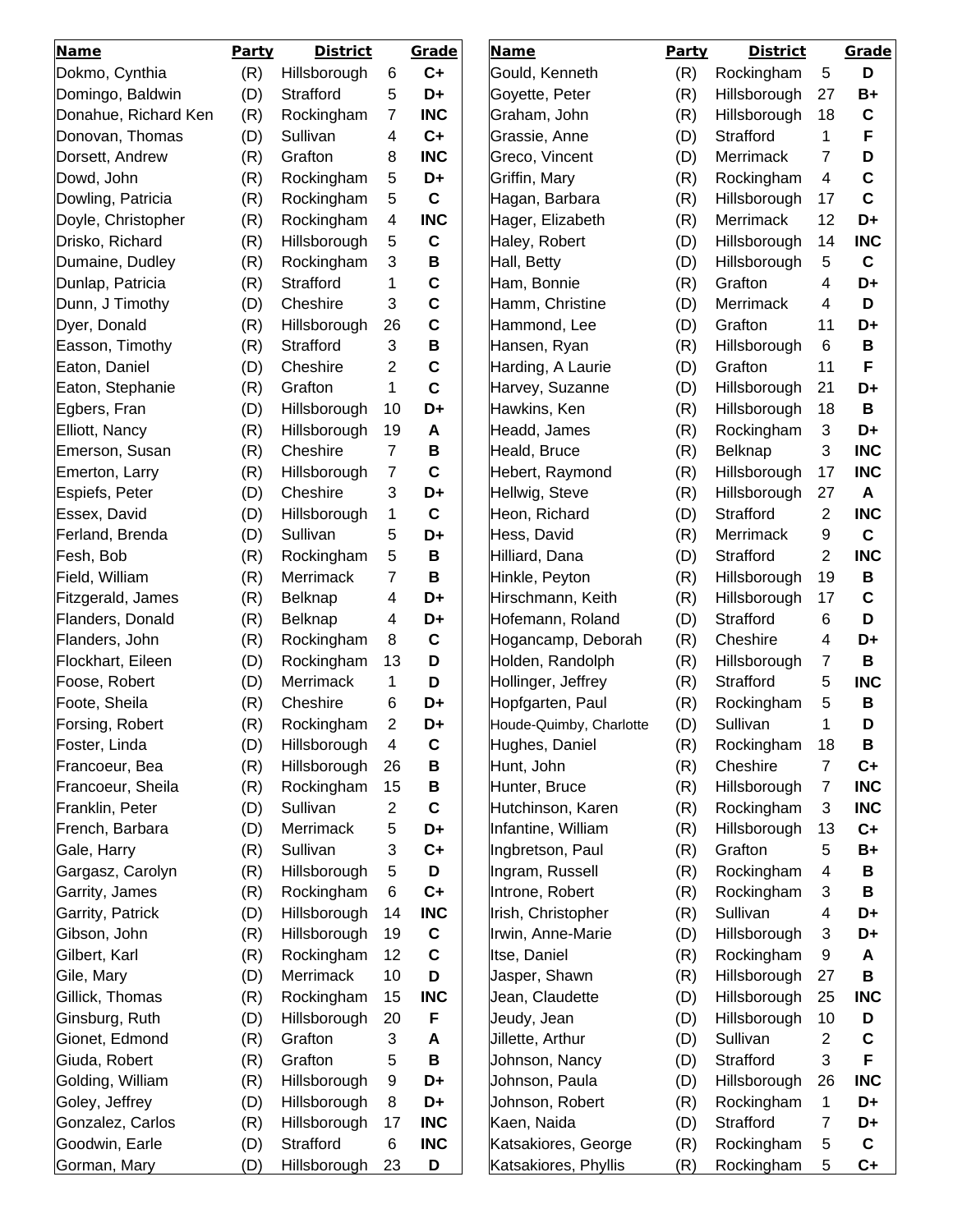| <b>Name</b>         | Party | <b>District</b> |                         | Grade            | <b>Name</b>                      | <b>Party</b> | <b>District</b>     |                | <b>Grade</b>    |
|---------------------|-------|-----------------|-------------------------|------------------|----------------------------------|--------------|---------------------|----------------|-----------------|
| Keans, Sandra       | (R)   | Strafford       | 1                       | D+               | Morneau, Renney                  | (R)          | Coos                | 4              | D+              |
| Kelly, Eugene       | (R)   | Hillsborough    | 20                      | <b>INC</b>       | Morris, Richard                  | (R)          | Rockingham          | 14             | B               |
| Kennedy, Richard    | (R)   | Merrimack       | 4                       | B                | Morrison, Gail                   | (D)          | <b>Belknap</b>      | $\overline{2}$ | D+              |
| Kidder, David       | (R)   | Merrimack       | 1                       | D+               | Movsesian, Lori                  | (D)          | Hillsborough        | 22             | $\mathbf c$     |
| King, Frederick     | (R)   | Coos            | 1                       | $\mathbf c$      | Mulholland, Catherine            | (D)          | Grafton             | 10             | F               |
| Klose, John         | (R)   | Merrimack       | 8                       | D+               | Naro, Debra                      | (R)          | Grafton             | 7              | D               |
| Knowles, William    | (D)   | Strafford       | 6                       | <b>INC</b>       | Nedeau, Stephen                  | (R)          | Belknap             | 3              | D+              |
| Knox, J David       | (R)   | Carroll         | 4                       | D+               | Newton, Clifford                 | (R)          | Strafford           | 1              | B               |
| Kobel, Rudolph      | (R)   | Rockingham      | 1                       | <b>INC</b>       | Nordgren, Sharon                 | (D)          | Grafton             | 9              | D+              |
| Kopka, Angeline     | (D)   | Hillsborough    | 26                      | D+               | Norelli, Terie                   | (D)          | Rockingham          | 16             | <b>CT</b>       |
| Kurk, Neal          | (R)   | Hillsborough    | $\overline{7}$          | В                | Nowe, Ronald                     | (R)          | Rockingham          | 9              | $B+$            |
| Langlais, Thomas    | (R)   | Merrimack       | 8                       | $\mathbf c$      | Ober, Lynne                      | (R)          | Hillsborough        | 27             | B               |
| Langley, Jane       | (R)   | Rockingham      | 18                      | <b>INC</b>       | O'Brien, William                 | (R)          | Hillsborough        | 4              | B               |
| Lary, Bruce         | (R)   | Coos            | 3                       | F                | O'Connell, Timothy               | (R)          | Hillsborough        | 6              | $C+$            |
| Lasky, Bette        | (D)   | Hillsborough    | 26                      | $\mathbf c$      | Olimpio, J Lisbeth               | (R)          | Carroll             | 5              | D+              |
| Lawrence, James     | (R)   | Hillsborough    | 27                      | $B+$             | Oliver, James                    | (R)          | Merrimack           | 9              | D+              |
| Lefebvre, Roland    | (D)   | Hillsborough    | 24                      | <b>INC</b>       | O'Neil, Michael                  | (R)          | Rockingham          | 15             | C               |
| Lessard, Rudy       | (R)   | Hillsborough    | 27                      | <b>INC</b>       | Osborne, Jessie                  | (D)          | <b>Merrimack</b>    | 12             | $\mathbf c$     |
| L'Heureux, Robert   | (R)   | Hillsborough    | 19                      | B                | Osgood, Philip                   | (R)          | Sullivan            | 4              | $\mathbf c$     |
| L'Heureux, Stephen  | (R)   | Merrimack       | 9                       | <b>INC</b>       | Owen, Derek                      | (D)          | Merrimack           | 4              | <b>INC</b>      |
| Lockwood, Priscilla | (R)   | Merrimack       | 6                       | B                | Packard, Sherman                 | (R)          | Rockingham          | 3              | C               |
| Lund, Howie         | (R)   | Rockingham      | 5                       | B                | Palangas, Eric                   | (D)          | Hillsborough        | 12             | <b>INC</b>      |
| MacKay, James       | (R)   | Merrimack       | 11                      | D+               | Palazzo, Frank                   | (R)          | Rockingham          | 14             | $C+$            |
| Major, Norman       | (R)   | Rockingham      | 8                       | $\mathbf c$      | Pantelakos, Laura                | (D)          | Rockingham          | 16             | D               |
| Manney, Pamela      | (R)   | Hillsborough    | $\overline{7}$          | $C+$             | Pappas, Christopher              | (D)          | Hillsborough        | 8              | F               |
| Manning, John       | (R)   | Rockingham      | 4                       | <b>INC</b>       | Parker, Benjamin                 | (R)          | Rockingham          | 3              | F               |
| Marple, Richard     | (R)   | Merrimack       | 9                       | $A+$             | Parkhurst, Henry                 | (D)          | Cheshire            | 4              | D               |
| Martin, James       |       | Carroll         | 5                       | D+               | Patten, Betsey                   |              | Carroll             | 4              | B               |
| Martin, Mary Ellen  | (R)   | Hillsborough    | 26                      | D                | Pelkey, Stephen                  | (R)          | Cheshire            | $\overline{7}$ | $\mathbf c$     |
|                     | (D)   | Rockingham      | 13                      |                  |                                  | (R)          |                     | 11             |                 |
| Mason, April        | (R)   |                 |                         | $C+$             | Pepino, Leo<br>Philbrick, Donald | (R)          | Hillsborough        |                | <b>INC</b><br>D |
| Matarazzo, Anthony  | (D)   | Hillsborough    | 20                      | C<br>$\mathbf c$ |                                  | (R)          | Carroll<br>Sullivan | 2              | B               |
| Maxfield, Roy       | (R)   | Merrimack       | 6                       |                  | Phinizy, James<br>Pilliod, James | (D)          |                     | 5              |                 |
| Maybeck, Margie     | (R)   | Grafton         | 8                       | INC              |                                  | (R)          | Belknap             | 5              | <b>C+</b>       |
| McConkey, Mark      | (R)   | Carroll         | 3                       | D+               | Pilotte, Maurice                 | (D)          | Hillsborough        | 16             | <b>CT</b>       |
| McKinney, Betsy     | (R)   | Rockingham      | 3                       | B                | Plifka, Stanley                  | (D)          | Cheshire            | 4              | D               |
| McLeod, Martha      | (D)   | Grafton         | $\overline{2}$          | D+               | Potter, Frances                  | (D)          | Merrimack           | 10             | F               |
| McMahon, Charles    | (R)   | Rockingham      | $\overline{\mathbf{4}}$ | D+               | Powers, James                    | (D)          | Rockingham          | 16             | D+              |
| McMahon, Patricia   | (D)   | Merrimack       | 3                       | D+               | Pratt, John                      | (D)          | Cheshire            | $\overline{2}$ | D               |
| McRae, Karen        | (R)   | Hillsborough    | $\overline{7}$          | В                | Price, Pamela                    | (R)          | Hillsborough        | 26             | C               |
| Mead, Robert        | (R)   | Hillsborough    | 4                       | A                | Prichard, Stephen                | (D)          | Sullivan            | 1              | D+              |
| Mears, Edgar        | (D)   | Coos            | $\overline{\mathbf{4}}$ | <b>INC</b>       | Priestley, Anne                  | (R)          | Rockingham          | 4              | B               |
| Merrick, Scott      | (D)   | Coos            | $\overline{2}$          | $\mathbf c$      | Putnam, Ed                       | (R)          | Rockingham          | 8              | <b>INC</b>      |
| Merrow, Harry       | (R)   | Carroll         | 3                       | B                | Quandt, Marshall Lee             | (R)          | Rockingham          | 13             | A               |
| Messier, Irene      | (R)   | Hillsborough    | 17                      | D+               | Quandt, Matthew                  | (R)          | Rockingham          | 13             | A               |
| Michon, Stephen     | (D)   | Hillsborough    | 25                      | F                | Rausch, James                    | (R)          | Rockingham          | 5              | $\mathbf c$     |
| Miller, Joseph      | (D)   | Strafford       | $\overline{7}$          | F                | Reardon, Tara                    | (D)          | Merrimack           | 11             | D               |
| Millham, Alida      | (R)   | Belknap         | 5                       | C                | Reed, Dennis                     | (R)          | Merrimack           | $\overline{2}$ | <b>INC</b>      |
| Mirski, Paul        | (R)   | Grafton         | 10                      | A                | Reeves, Sandra                   | (R)          | Hillsborough        | 8              | B               |
| Mitchell, Bonnie    | (D)   | Cheshire        | $\overline{7}$          | <b>CT</b>        | Remick, William                  | (R)          | Coos                | $\overline{2}$ | D               |
| Moody, Marcia       | (D)   | Rockingham      | 12                      | $C+$             | Renzullo, Andrew                 | (R)          | Hillsborough        | 27             | Α               |
| Mooney, Maureen     | (R)   | Hillsborough    | 19                      | B                | Richardson, Barbara              | (D)          | Cheshire            | 5              | D+              |
| Moore, Benjamin     | (R)   | Rockingham      | 14                      | <b>INC</b>       | Richardson, Herbert              | (R)          | Coos                | 2              | $C+$            |
| Moran, Edward       | (R)   | Hillsborough    | 18                      | $C+$             | Roberts, Kris                    | (D)          | Cheshire            | 3              | $C+$            |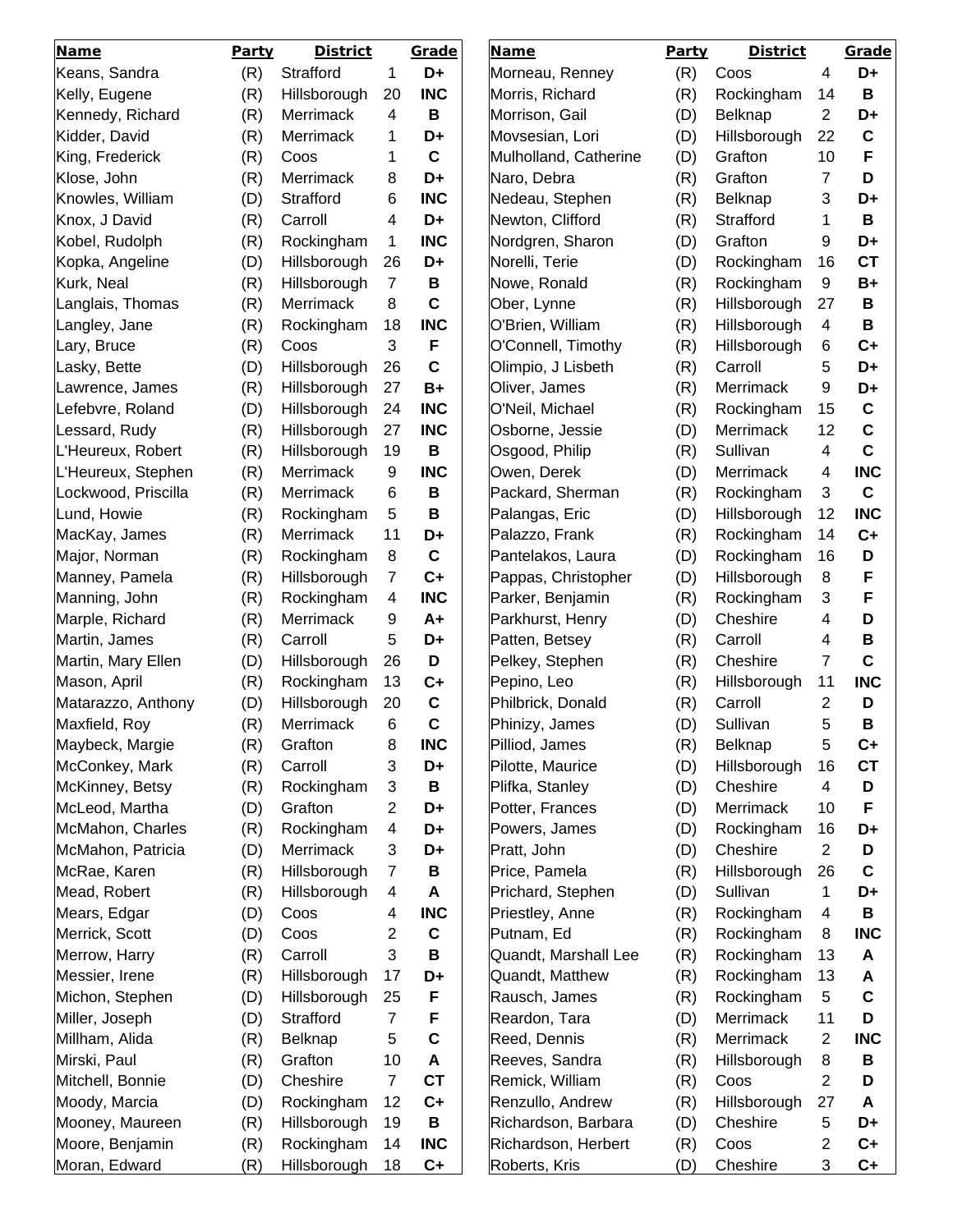| <b>Name</b>         | Party | <b>District</b> |                | Grade       | <b>Name</b>                                                                                | Party | <b>District</b> |                | Grade       |
|---------------------|-------|-----------------|----------------|-------------|--------------------------------------------------------------------------------------------|-------|-----------------|----------------|-------------|
| Robertson, Carl     | (R)   | Rockingham      | 13             | $C+$        | Tilton, Franklin                                                                           | (R)   | Belknap         | 4              | $C+$        |
| Robertson, Timothy  | (D)   | Cheshire        | 3              | D+          | Tilton, Joy                                                                                | (D)   | Merrimack       | 6              | D+          |
| Robinson, John      | (D)   | Rockingham      | 3              | D           | Tobin, William                                                                             | (R)   | <b>Belknap</b>  | 2              | B           |
| Rochette, Eric      | (D)   | Hillsborough    | 23             | <b>INC</b>  | Tupper, Frank                                                                              | (D)   | Merrimack       | 6              | D+          |
| Rodeschin, Beverly  | (R)   | Sullivan        | $\overline{2}$ | $C+$        | Twombly, James                                                                             | (R)   | Strafford       | 1              | <b>INC</b>  |
| Rollo, Michael      | (D)   | Strafford       | 2              | C           | Ulery, Jordan                                                                              | (R)   | Hillsborough    | 27             | B+          |
| Rolston, James      | (R)   | Rockingham      | 17             | C           | Vaillancourt, Steve                                                                        | (R)   | Hillsborough    | 15             | B+          |
| Rosen, Ralph        | (R)   | Belknap         | 4              | B           | Veazey, John                                                                               | (R)   | Belknap         | 4              | <b>INC</b>  |
| Rosenwald, Cindy    | (D)   | Hillsborough    | 22             | $\mathbf C$ | Velez, Hector                                                                              | (D)   | Hillsborough    | 12             | <b>INC</b>  |
| Ross, Lawrence      | (R)   | Hillsborough    | 3              | D+          | Villeneuve, Maurice                                                                        | (R)   | Hillsborough    | 18             | B           |
| Rous, Emma          | (D)   | Strafford       | $\overline{7}$ | F           | Wall, Janet                                                                                | (D)   | Strafford       | $\overline{7}$ | D           |
| Rowe, Robert        | (R)   | Hillsborough    | 6              | В           | Wallner, Mary Jane                                                                         | (D)   | Merrimack       | 12             | D+          |
| Rush, Deanna        | (D)   | Merrimack       | 7              | D           | Walz, Mary Beth                                                                            | (D)   | Merrimack       | 13             | D+          |
| Russell, David      | (R)   | Belknap         | 6              | C           | Ward, John                                                                                 | (R)   | Grafton         | 1              | <b>INC</b>  |
| Ryan, Jim           | (D)   | Merrimack       | $\overline{c}$ | D           | Waterhouse, Kevin                                                                          | (R)   | Rockingham      | 4              | D           |
| Ryder, Donald       | (R)   | Hillsborough    | 5              | D+          | Weare, E Albert                                                                            | (R)   | Rockingham      | 14             | $C+$        |
| Sanders, Elisabeth  | (R)   | Rockingham      | $\overline{7}$ | B           | Weed, Charles                                                                              | (D)   | Cheshire        | 3              | D+          |
| Sawyer, Sheldon     | (R)   | Cheshire        | $\overline{c}$ | A           | Welch, David                                                                               | (R)   | Rockingham      | 8              | В           |
| Scamman, Stella     | (R)   | Rockingham      | 13             | D+          | Weldy, Norman                                                                              | (R)   | Rockingham      | 2              | <b>INC</b>  |
| Scamman, W Douglas  | (R)   | Rockingham      |                | 13 speaker  | Wells, Roger                                                                               | (R)   | Rockingham      | 8              | $C+$        |
| Scanlon, Michael    | (R)   | Hillsborough    | 18             | <b>INC</b>  | Wendelboe, Fran                                                                            | (R)   | Belknap         | 1              | B+          |
| Schmidt, Peter      | (D)   | Strafford       | 4              | D+          | Weyler, Kenneth                                                                            | (R)   | Rockingham      | 8              | $\mathbf c$ |
| Schulze, Joan       | (D)   | Hillsborough    | 26             | $\mathbf c$ | Whalley, Michael                                                                           | (R)   | Belknap         | 5              | B           |
| Serlin, Christopher | (D)   | Rockingham      | 16             | D+          | Wheeler, James                                                                             | (R)   | Hillsborough    | 6              | A+          |
| Shattuck, Gilman    | (D)   | Hillsborough    | 1              | F           | Wheeler, Robert                                                                            | (R)   | Hillsborough    | 7              | D+          |
| Shaw, Barbara       | (D)   | Hillsborough    | 16             | $C+$        | Whiting, Herbert                                                                           | (R)   | Merrimack       | $\overline{2}$ | $\mathbf c$ |
| Shaw, Kimberly      | (D)   | Hillsborough    | 26             | D+          | Wiley, Robert                                                                              | (R)   | Rockingham      | 5              | <b>INC</b>  |
| Shurtleff, Stephen  | (D)   | Merrimack       | 10             | D+          | Williams, Burton                                                                           | (R)   | Grafton         | 8              | $\mathbf c$ |
| Slocum, Lee         | (R)   | Hillsborough    | 6              | $C+$        | Williams, Robert                                                                           | (D)   | Merrimack       | 11             | F           |
| Smith, David        | (D)   | Hillsborough    | 22             | $C+$        | Winchell, George                                                                           | (R)   | Rockingham      | 6              | D+          |
| Smith, Marjorie     | (D)   | Strafford       | $\overline{7}$ | D+          | Yeaton, Charles                                                                            | (D)   | Merrimack       | 8              | D           |
| Snyder, Clair       | (D)   | Strafford       | 2              | <b>INC</b>  | Zolla, William                                                                             | (R)   | Rockingham      | 5              | $C+$        |
| Sokol, Hilda        | (D)   | Grafton         | 9              | D+          |                                                                                            |       |                 |                |             |
| Solomon, Peter      | (D)   | Grafton         | 10             | $\mathbf C$ | speaker $=$ Speaker of the House<br>INC = Incomplete (rep missed too many votes to scrore) |       |                 |                |             |
| Soltani, Tony       | (R)   | Merrimack       | 8              | B           |                                                                                            |       |                 |                |             |
| Sorg, Gregory       | (R)   | Grafton         | 3              | B           |                                                                                            |       |                 |                |             |
| Souza, Kathleen     | (R)   | Hillsborough    | 11             | A           |                                                                                            |       |                 |                |             |
| Spang, Judith       | (D)   | Strafford       | $\overline{7}$ | D+          |                                                                                            |       |                 |                |             |
| Splaine, James      | (D)   | Rockingham      | 16             | $\mathbf c$ |                                                                                            |       |                 |                |             |
| Stepanek, Stephen   | (R)   | Hillsborough    | 6              | B           |                                                                                            |       |                 |                |             |
| Stevens, Stanley    | (R)   | Carroll         | 4              | D           |                                                                                            |       |                 |                |             |
| Stiles, Nancy       | (R)   | Rockingham      | 15             | $C+$        |                                                                                            |       |                 |                |             |
| Stohl, Eric         | (R)   | Coos            | 1              | D+          |                                                                                            |       |                 |                |             |
| Stone, Joseph       | (R)   | Rockingham      | 1              | D           |                                                                                            |       |                 |                |             |
| Sullivan, Francis   | (D)   | Hillsborough    | 12             | F           |                                                                                            |       |                 |                |             |
| Sullivan, Peter     | (D)   | Hillsborough    | 10             | D+          |                                                                                            |       |                 |                |             |
| Tahir, Saghir       | (R)   | Hillsborough    | 9              | <b>INC</b>  |                                                                                            |       |                 |                |             |
| Taylor, Katherine   | (D)   | Strafford       | 4              | <b>INC</b>  |                                                                                            |       |                 |                |             |
| Taylor, Kathleen    | (D)   | Strafford       | 4              | D+          |                                                                                            |       |                 |                |             |
| Theberge, Robert    | (D)   | Coos            | 4              | $C+$        |                                                                                            |       |                 |                |             |
| Tholl, John         | (R)   | Coos            | 2              | $\mathbf c$ |                                                                                            |       |                 |                |             |
| Thomas, John        | (R)   | Belknap         | 5              | В           |                                                                                            |       |                 |                |             |
| Tilton, Anna        | (D)   | Cheshire        | 6              | $\mathbf c$ |                                                                                            |       |                 |                |             |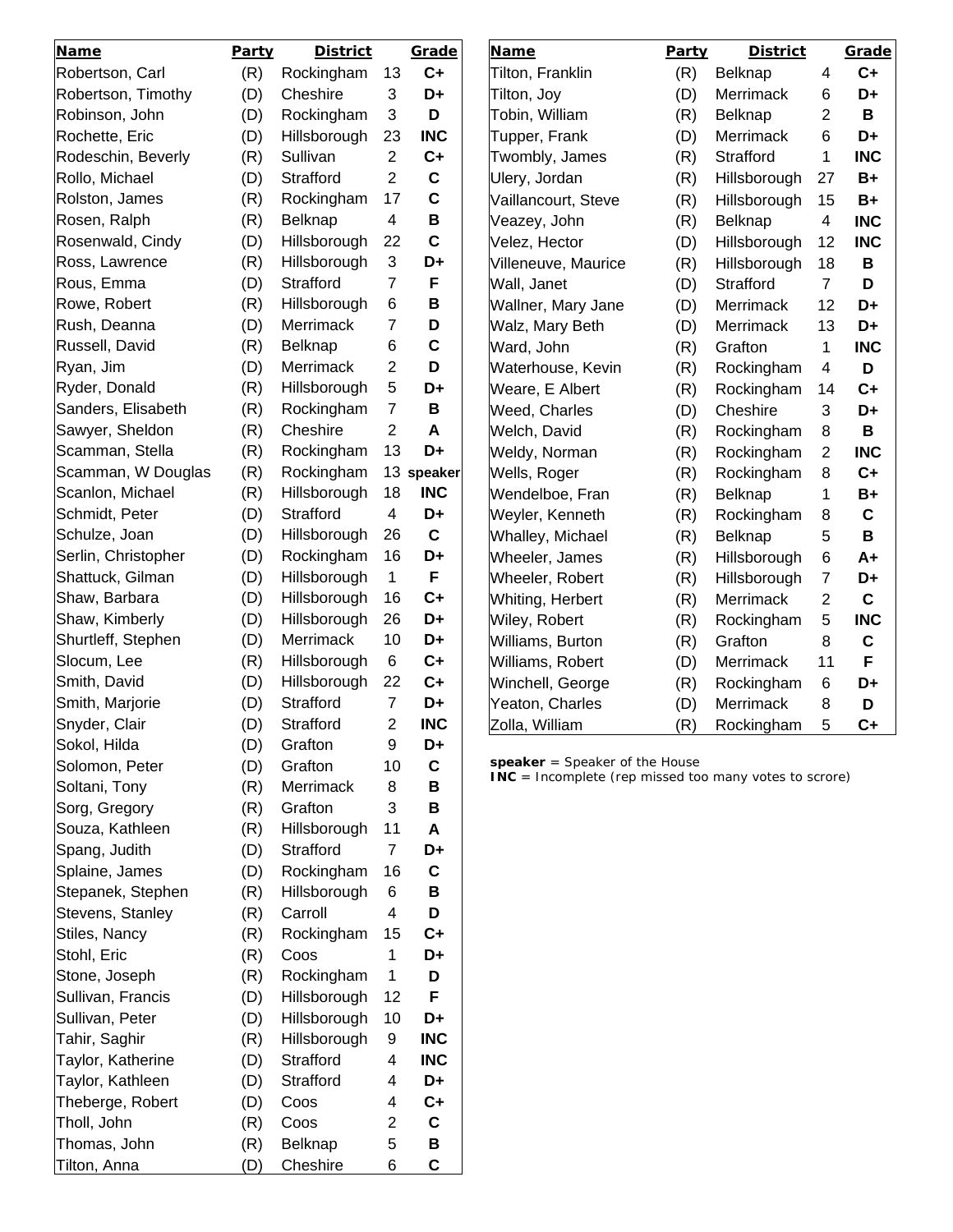## **Index of the Bills Used to Create 2006 House Liberty Rating**

| <u>Bill#</u> | <b>NHLA</b><br><b>Opinion</b> | <b>House</b><br><b>Vote</b> | <b>Category</b>     | <b>Short Description of Bill</b>                                             |
|--------------|-------------------------------|-----------------------------|---------------------|------------------------------------------------------------------------------|
|              |                               |                             |                     |                                                                              |
| CACR30       | Favor                         | Passed                      | Personal            | Provides that a person's property shall                                      |
|              |                               | $277 - 61$                  | Freedom             | not be taken by eminent domain if the                                        |
|              |                               |                             |                     | taking is for private use.                                                   |
| HB621        | Favor                         | Passed                      | Good                | Requires disclosure of gifts and                                             |
|              |                               | 198-144                     | Government          | campaign contributions by lobbyists.                                         |
| HB626        | Oppose                        | Passed<br>266-41            | Good<br>Government  | Enacts changes to the "right to know"<br>law relating to electronic records. |
| <b>HB634</b> | Oppose                        | Passed                      | Economic            | Establishes a solid waste disposal fee,                                      |
|              |                               | 176-168                     | Freedom             | and renaming the recycling market                                            |
|              |                               |                             |                     | development steering committee.                                              |
| <b>HB639</b> | Oppose                        | Failed                      | Good                | Eliminates election day voter                                                |
|              |                               | 154-184                     | Government          | registration and enacts provisions of                                        |
|              |                               |                             |                     | the National Voter Registration Act.                                         |
| <b>HB645</b> | Oppose                        | Passed                      | Economic            | Requires the sale of only approved                                           |
|              |                               | 259-73                      | Freedom             | fire-safe cigarettes.                                                        |
| <b>HB678</b> | Favor                         | Passed                      | Economic            | Reduces the insurance premium tax.                                           |
|              |                               | 183-85                      | Freedom             |                                                                              |
| <b>HB685</b> | Favor                         | Failed                      | Personal            | Permits regulated casino gambling.                                           |
|              |                               | 250-99                      | Freedom             |                                                                              |
| HB1138       | Oppose                        | Failed<br>242-24            | Economic<br>Freedom | Requires employers to pay employees                                          |
|              |                               |                             |                     | a minimum of 4 hours wages<br>whenever called into work.                     |
| HB1167       | Oppose                        | Passed                      | Economic            | Makes an appropriation to the land                                           |
|              |                               | 189-125                     | Freedom             | and community heritage investment                                            |
|              |                               |                             |                     | program (LCHIP).                                                             |
| HB1177       | Oppose                        | Passed                      | Personal            | Prohibits smoking in restaurants,                                            |
|              |                               | 189-156                     | Freedom             | cocktail lounges, and certain enclosed                                       |
|              |                               |                             |                     | public places.                                                               |
| HB1328       | Favor                         | Failed                      | Personal            | Reduces motor vehicle inspection                                             |
|              |                               | 155-124                     | Freedom             | requirements from once per year to                                           |
|              |                               |                             |                     | once every other year.                                                       |
| HB1335       | Oppose                        | Passed                      | Personal            | Grants authority to the governor to                                          |
|              |                               | 264-46                      | Freedom             | call in out-of-state law enforcement                                         |
| HB1506       |                               | Passed                      | Personal            | officers during a state of emergency.                                        |
|              | Oppose                        | 168-138                     | Freedom             | Requires children 12 years of age or<br>under to wear floatation devices.    |
| HB1515       | Oppose                        | Failed                      | Economic            | Increases the tobacco tax and                                                |
|              |                               | 240-30                      | Freedom             | dedicates certain tobacco tax revenues                                       |
|              |                               |                             |                     | to the tobacco use prevention fund.                                          |
| HB1548       | Favor                         | Failed                      | Economic            | Permits lessor or owner of restricted                                        |
|              |                               | 166-102                     | Freedom             | property to terminate a tenancy upon                                         |
|              |                               |                             |                     | the expiration, rightful termination, or                                     |
|              |                               |                             |                     | rescission of the term of a lease or                                         |
|              |                               |                             |                     | other agreement of tenancy.                                                  |